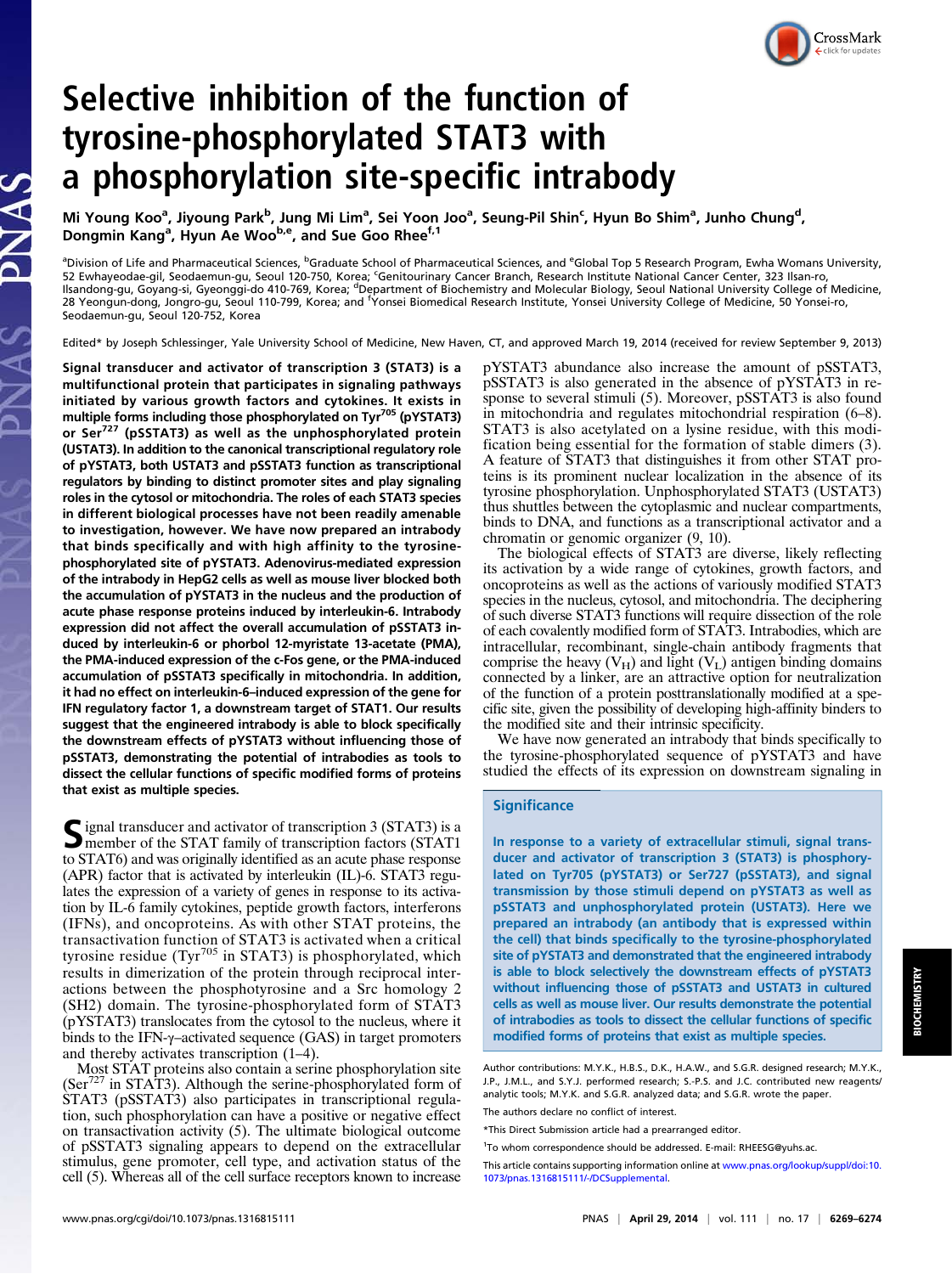HepG2 human hepatoma cells stimulated with IL-6 and in mouse liver stimulated with IL-6 or lipopolysaccharides (LPS). Adenovirus-mediated expression of the intrabody blocked signaling downstream of pYSTAT3 but not that downstream of pYSTAT1. Intrabody expression affected neither the abundance of nor signaling by pSSTAT3. Comparison of the effects of intrabody expression with those of STAT3 knockdown by RNA interference (RNAi) or STAT3 inhibition with a chemical agent revealed the effectiveness and benefits of intrabodies for characterization of a protein like STAT3 that has multiple functions dependent on different types of covalent modification.

#### Results

Generation of an Intrabody That Binds Specifically to the Tyrosine-Phosphorylation Site of pYSTAT3. A rabbit-human chimeric antigen-binding fragment (Fab) phagemid library was prepared with mRNA isolated from the bone marrow and spleen of rabbits immunized with an 11-amino acid peptide (PGSAAPpYLKTK, designated the pYSTAT3 peptide) that corresponds to the sequence surrounding the phosphorylated Tyr<sup>705</sup> residue of STAT3. The presence of pYSTAT3-reactive antibodies in the serum of immunized rabbits was detected by immunoblot analysis of IL-6– stimulated HepG2 cells (Fig.  $S1A$ ). To select for specific binders of pYSTAT3, we subjected phage to four rounds of panning with the pYSTAT3 peptide conjugated to BSA and immobilized on magnetic beads. Fab fragments  $(Fig. S1B)$  $(Fig. S1B)$  expressed in the Escherichia coli system from 10 randomly selected clones were tested for their reactivity with the pYSTAT3 peptide with the use of an ELISA. All of the selected Fabs were found to bind to the BSA-conjugated pYSTAT3 peptide but not to the corresponding unphosphorylated STAT3 peptide [\(Fig. S1](http://www.pnas.org/lookup/suppl/doi:10.1073/pnas.1316815111/-/DCSupplemental/pnas.201316815SI.pdf?targetid=nameddest=SF1)C). Sequencing analysis revealed that 4 of the 10 clones were highly related to each other, differing by only seven amino acid residues in their lightchain complementarity-determining regions (LCDRs), with all amino acid residues being identical in their heavy-chain complementarity-determining regions (HCDRs) [\(Fig. S1](http://www.pnas.org/lookup/suppl/doi:10.1073/pnas.1316815111/-/DCSupplemental/pnas.201316815SI.pdf?targetid=nameddest=SF1)D). The remaining 6 clones differed from each other in all CDRs including HCDR3 (Fig.  $S1D$ ), a key region for antigen binding.

We converted the Fab phage clones to a single-chain variable fragment (scFv) form, in which  $V_H$  and  $V_L$  domains of each Fab are joined via a flexible polypeptide linker (GGSSRSSSSGG-GGSGGGG), and we then fused scFv to the human fragment crystallizable (Fc) region to generate a scFv–Fc fusion protein. Each scFv–Fc fusion protein was also targeted for secretion by the addition of a mouse Ig kappa (Igκ) leader sequence to the  $NH<sub>2</sub>$  terminus, thus allowing the minibodies to be purified from culture supernatants. The fusion antibody derived from clone 17 (Fig.  $S2 \overline{A}$  and  $\overline{B}$ ), one of the four closely related clones, was expressed at a much higher level compared with those derived from the other clones, and we therefore focused on the characterization of this fusion protein. Surface plasmon resonance analysis with various concentrations of scFv–Fc17 fusion protein (50–200 nM) and a fixed amount of BSA-conjugated pYSTAT3 peptide revealed that the fusion protein bound to the pYSTAT3 peptide with high affinity [dissociation constant  $(K_d) = 76$  pM; association rate constant  $(k_{on}) = 1.37 \times 10^4$  M<sup>-1</sup>·s<sup>-1</sup>; and dissociation rate constant  $(k_{\text{off}}) = 1.05 \times 10^{-5} \text{ s}^{-1}$ )] ([Fig. S1](http://www.pnas.org/lookup/suppl/doi:10.1073/pnas.1316815111/-/DCSupplemental/pnas.201316815SI.pdf?targetid=nameddest=SF1)E).

Immunoblot analysis indicated that STAT3 was recognized by scFv–Fc17 fusion protein in IL-6–stimulated HepG2 cells but not in unstimulated cells [\(Fig. S2](http://www.pnas.org/lookup/suppl/doi:10.1073/pnas.1316815111/-/DCSupplemental/pnas.201316815SI.pdf?targetid=nameddest=SF2)C). HepG2 cell lysates were then subjected to immunoprecipitation with the fusion protein, and the resulting precipitates were subjected to immunoblot analysis with commercial antibodies to pYSTAT3, STAT3, and phos-photyrosine [\(Fig. S2](http://www.pnas.org/lookup/suppl/doi:10.1073/pnas.1316815111/-/DCSupplemental/pnas.201316815SI.pdf?targetid=nameddest=SF2)D). A STAT3 band was detected by all three antibodies only in the immunoprecipitates prepared from IL-6– stimulated cells, and no other bands were detected by the antibodies to STAT3 or to phosphotyrosine. These results thus indicated that scFv–Fc17 fusion protein recognizes pYSTAT3 selectively over USTAT3 and that it precipitates only pYSTAT3 and not other tyrosine-phosphorylated proteins, despite the fact that multiple proteins are phosphorylated on tyrosine in response to stimulation with IL-6 (11).

To study the effects of intracellular expression of a pYSTAT3 specific antibody, we infected HepG2 cells with an adenovirus encoding the scFv region ( $V_L$ -linker- $V_H$ ) of scFv–Fc17 fusion protein fused to green fluorescent protein (GFP), with the fusion protein being designated intrabody 17 (Fig. 1A). The abundance of pYSTAT3 in HepG2 cells maintained in serum-free medium was increased in proportion to the amount of the infecting GFP– scFv17 virus, whereas it was unaffected by infection with an adenovirus encoding GFP alone (Fig. 1B). These results indicated that tyrosine phosphorylation of STAT3 occurs in unstimulated HepG2 cells and that tight binding of GFP–scFv17 to the nascent pYSTAT3 molecules and their consequent protection from protein tyrosine phosphatases results in the accumulation of pYSTAT3 in a manner dependent on GFP–scFv17 concentration. IL-6 stimulation also induced the accumulation of pYSTAT3 to much higher levels in cells expressing GFP– scFv17 than in those expressing GFP (Fig. 1C). In addition, IL-6 increased the abundance of STAT3 phosphorylated on Ser<sup>727</sup> (pSSTAT3), but the expression of GFP–scFv17 had no effect on pSSTAT3 accumulation (Fig. 1C). This was confirmed after fractionation of IL-6–stimulated HepG2 cell lysates on longer SDS gels, which yielded two bands, the lower band containing STAT3 proteins phosphorylated only on Tyr<sup>705</sup> and the upper



Fig. 1. Effect of GFP–scFv17 (intrabody 17) expression on the abundance of pYSTAT3 and pSSTAT3 and the selective binding of intrabody 17 to pYSTAT3 within HepG2 cells. (A) Domain organization of GFP–scFv17. (B) Effect of GFP–scFv17 expression on pYSTAT3 abundance in HepG2 cells. Cells infected with recombinant adenoviruses encoding GFP or GFP–scFv17 at various multiplicities of infection [MOI: 0, 25, or 100 plaque-forming units (pfu) per cell] were maintained in serum-free medium for 24 h, lysed, and subjected to immunoblot analysis with antibodies to pYSTAT3, STAT3, GFP, and β-actin (loading control). The positions of GFP–scFv17 and GFP are indicated. (C) Effect of GFP–scFv17 expression on the abundance of pYSTAT3 or pSSTAT3 in IL-6–stimulated HepG2 cells. Cells infected with adenoviruses for GFP (100 pfu per cell) or for GFP–scFv17 (0, 25, 50, or 100 pfu per cell) were incubated with or without IL-6 (50 ng/mL) for 30 min, after which cell lysates were subjected to immunoblot analysis with antibodies to the indicated proteins. Some lanes are spliced together from the same immunoblot; these alterations are indicated by a vertical line between the lanes. ( $D$  and  $E$ ) Selective binding of GFP–scFv17 to pYSTAT3 inside of HepG2 cells. Cells infected with adenoviruses for GFP or GFP–scFv17 (100 pfu per cell) were incubated in the absence or presence of IL-6 (50 ng/mL) for 30 min, after which cell lysates were directly subjected to immunoblot analysis with antibodies to pYSTAT3 or to STAT3 (D), or they were first subjected to immunoprecipitation with antibodies to GFP and the resulting precipitates were subjected to immunoblot analysis with antibodies to pYSTAT3, STAT3, or GFP (E). The asterisk indicates nonspecific binding.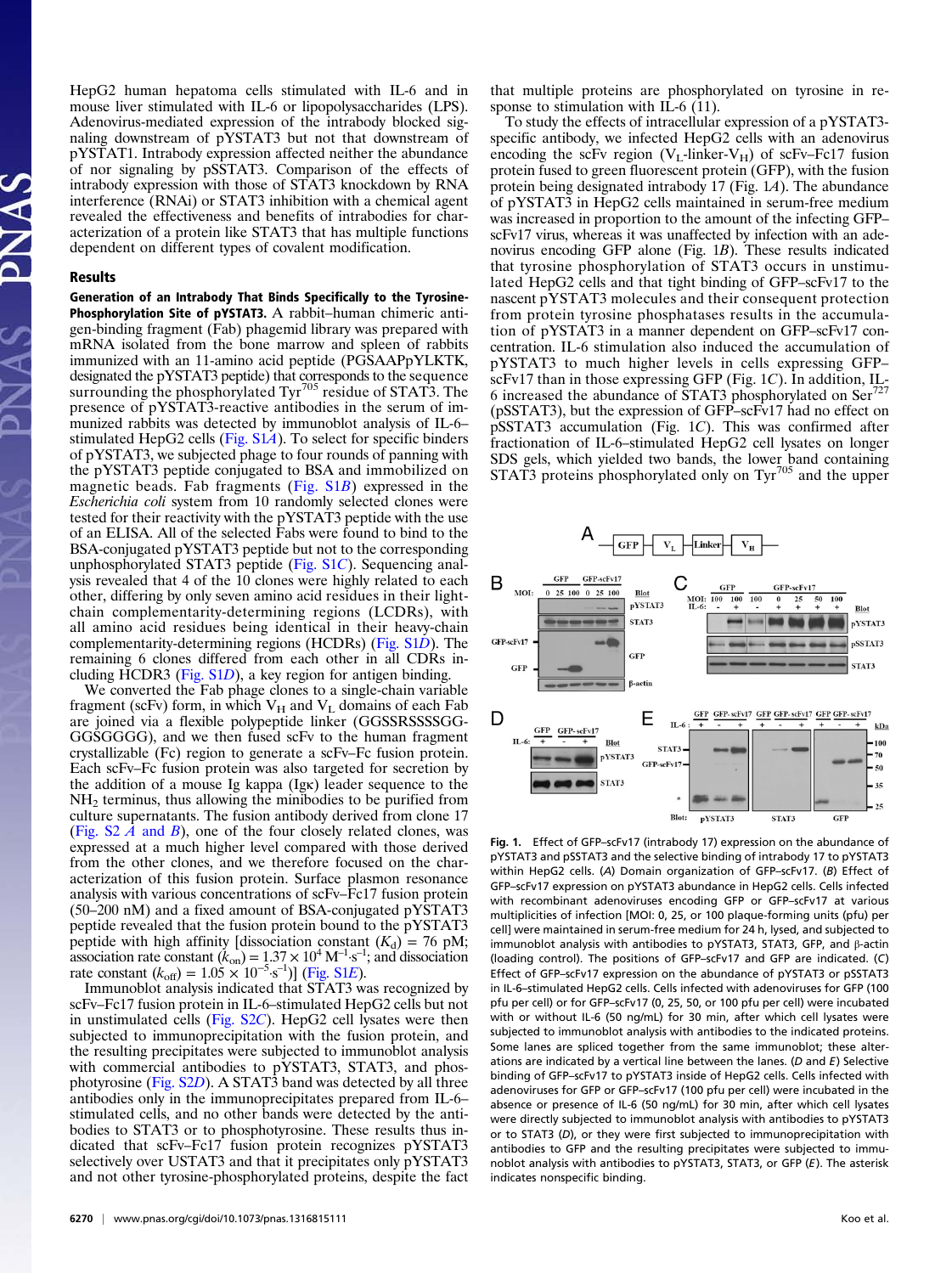band containing STAT3 proteins phosphorylated only on Ser<sup>727</sup> or phosphorylated on both  $\text{Tyr}^{705}$  and  $\text{Ser}^{727}$  [\(Fig. S3\)](http://www.pnas.org/lookup/suppl/doi:10.1073/pnas.1316815111/-/DCSupplemental/pnas.201316815SI.pdf?targetid=nameddest=SF3). The intensity of the upper bands was not significantly affected by GFP–scFv17 expression ([Fig. S3](http://www.pnas.org/lookup/suppl/doi:10.1073/pnas.1316815111/-/DCSupplemental/pnas.201316815SI.pdf?targetid=nameddest=SF3)).

To confirm the specific binding of GFP–scFv17 to pYSTAT3, we subjected lysates of IL-6–stimulated or -unstimulated HepG2 cells expressing GFP or GFP–scFv17 to immunoprecipitation with antibodies to GFP. The resulting immunoprecipitates were then subjected to immunoblot analysis with antibodies to pYSTAT3, STAT3, or GFP. Although immunoblot analysis of cell lysates indicated that the abundance of pYSTAT3 in IL-6– stimulated GFP-expressing cells was similar to that in unstimulated GFP–scFv17-expressing cells (Fig. 1D), bands immunoreactive with anti-pYSTAT3 and with anti-STAT3 were detected in the immunoprecipitates from the latter cells but not in those from the former (Fig.  $1E$ ). In addition, the intensity of these immunoreactive bands was greater for the immunoprecipitates from IL-6–stimulated GFP–scFv17-expressing cells than for those from unstimulated GFP–scFv17-expressing cells (Fig. 1E). These results suggested that GFP–scFv17 molecules are sufficiently expressed inside the cells to forms a stable complex with pYSTAT3 even after the stimulation with IL-6.

In HepG2 cells, IFN- $\gamma$  induces tyrosine phosphorylation of STAT1 but not that of STAT3, whereas IL-6 induces tyrosine phosphorylation of STAT3 and to a much lesser extent that of STAT1 (12, 13). Immunoblot analysis of HepG2 cells stimulated with IFN-γ or IL-6 revealed that the commercial antibodies to pYSTAT3 recognized pYSTAT3 but not pYSTAT1 ([Fig. S4](http://www.pnas.org/lookup/suppl/doi:10.1073/pnas.1316815111/-/DCSupplemental/pnas.201316815SI.pdf?targetid=nameddest=SF4)A). Whereas the abundance of pYSTAT3 was increased by GFP– scFv17 expression in cells incubated with or without IL-6, GFP– scFv17 expression had no effect on the abundance of pYSTAT1 ([Fig. S4](http://www.pnas.org/lookup/suppl/doi:10.1073/pnas.1316815111/-/DCSupplemental/pnas.201316815SI.pdf?targetid=nameddest=SF4)B). Furthermore, expression of GFP–scFv17 had no effect on expression of the gene for IFN regulatory factor 1

(IRF1), a downstream target of STAT1, in HepG2 cells incubated with or without IL- $\overline{6}$  [\(Fig. S4](http://www.pnas.org/lookup/suppl/doi:10.1073/pnas.1316815111/-/DCSupplemental/pnas.201316815SI.pdf?targetid=nameddest=SF4)C). These results suggested that intrabody 17 binds pYSTAY3 but not pYSTAT1.

Furthermore, the ability of GFP–scFv17 to recognize pYSTAT3 selectively over pYSTAT2 was demonstrated in HeLa cells stimulated with IFN- $\alpha$  [\(Fig. S5](http://www.pnas.org/lookup/suppl/doi:10.1073/pnas.1316815111/-/DCSupplemental/pnas.201316815SI.pdf?targetid=nameddest=SF5)A), over pYSTAT4 in NK92 cells stimulated with IL-12 [\(Fig. S5](http://www.pnas.org/lookup/suppl/doi:10.1073/pnas.1316815111/-/DCSupplemental/pnas.201316815SI.pdf?targetid=nameddest=SF5)B), over STAT5 in A431 cells stimulated with EGF (Fig.  $S<sub>5</sub>C$ ), and over pYSTAT6 in HeLa cells stimulated with IL-4 [\(Fig. S5](http://www.pnas.org/lookup/suppl/doi:10.1073/pnas.1316815111/-/DCSupplemental/pnas.201316815SI.pdf?targetid=nameddest=SF5)D). In all of these experiments, pYSTAT3 abundance was increased following GFP–scFv17 expression with or without stimulant, whereas GFP–scFv17 expression had no effect on the abundance of the other pYSTATs.

Intrabody 17 Blocks the Nuclear Translocation of pYSTAT3 and Expression of APR Proteins in HepG2 Cells Stimulated with IL-6 as Well as in Mouse Liver Stimulated with IL-6 or LPS. The effect of intrabody expression on the IL-6–induced nuclear translocation of STAT3 in HepG2 cells was examined by immunofluorescence analysis with antibodies to STAT3 or pYSTAT3. For unstimulated cells expressing either GFP or GFP–scFv17, most immune reactivity for anti-STAT3 was detected in the cytosol, with only a small amount apparent in the nucleus (Fig. 2A). Stimulation with IL-6 resulted in a marked increase in anti-STAT3 immunoreactivity in the nucleus in GFP-expressing cells but not in GFP–scFv17-expressing cells (Fig.  $2\overline{A}$ ). Immunoreactivity for anti-pYSTAT3 was detected predominantly in the nucleus of IL-6–stimulated GFP-expressing cells but was apparent in the cytosol of unstimulated or IL-6–stimulated GFP–scFv17-expressing cells (Fig. 2B). We also examined the intracellular distribution of STAT3 and pYSTAT3 by immunoblot analysis of whole cell lysates as well as of separated nuclear and cytosolic fractions (Fig. 2C). In agreement with the immunofluorescence results, pYSTAT3 generated in GFPexpressing cells in response to IL-6 stimulation was found exclusively



Fig. 2. GFP–scFv17 blocks the nuclear translocation of pYSTAT3 and expression of APR proteins in HepG2 cells stimulated with IL-6. (A and B) HepG2 cells infected for 24 h with adenoviruses encoding GFP or GFP–scFv17 (50 pfu per cell) were incubated in the absence or presence of IL-6 (100 ng/mL) for 30 min and then subjected to immunofluorescence staining with antibodies to STAT3 (A) or with those to pYSTAT3 (B). Nuclei were also stained with 4′,6-diamidino-2-phenylindole (DAPI). (Scale bars, 10 μm.) (C) Whole cell lysates, cytosolic, and nuclear fractions prepared from HepG2 cells infected and stimulated as in  $A$  and  $B$  were subjected toimmunoblot analysis with antibodies to the indicated proteins. HSP90 and lamin B were examined as cytosolic and nuclear markers, respectively. (D) HepG2 cells infected as in A and B were incubated in the absence or presence of IL-6 (50 ng/mL) for 30 min, after which cell lysates were subjected to immunoblot analysis with antibodies to pYSTAT3, pSSTAT3, or STAT3 or with those to haptoglobin (HapG), fibrinogen, or β-actin, respectively. The two bands recognized by anti-HapG are the glycosylated and nonglycosylated forms of the β-chain, and the two bands recognized by antifibrinogen are the  $\alpha$ - and β-chains. Some lanes are spliced together from the same immunoblot; these alterations are indicated by a vertical line between the lanes.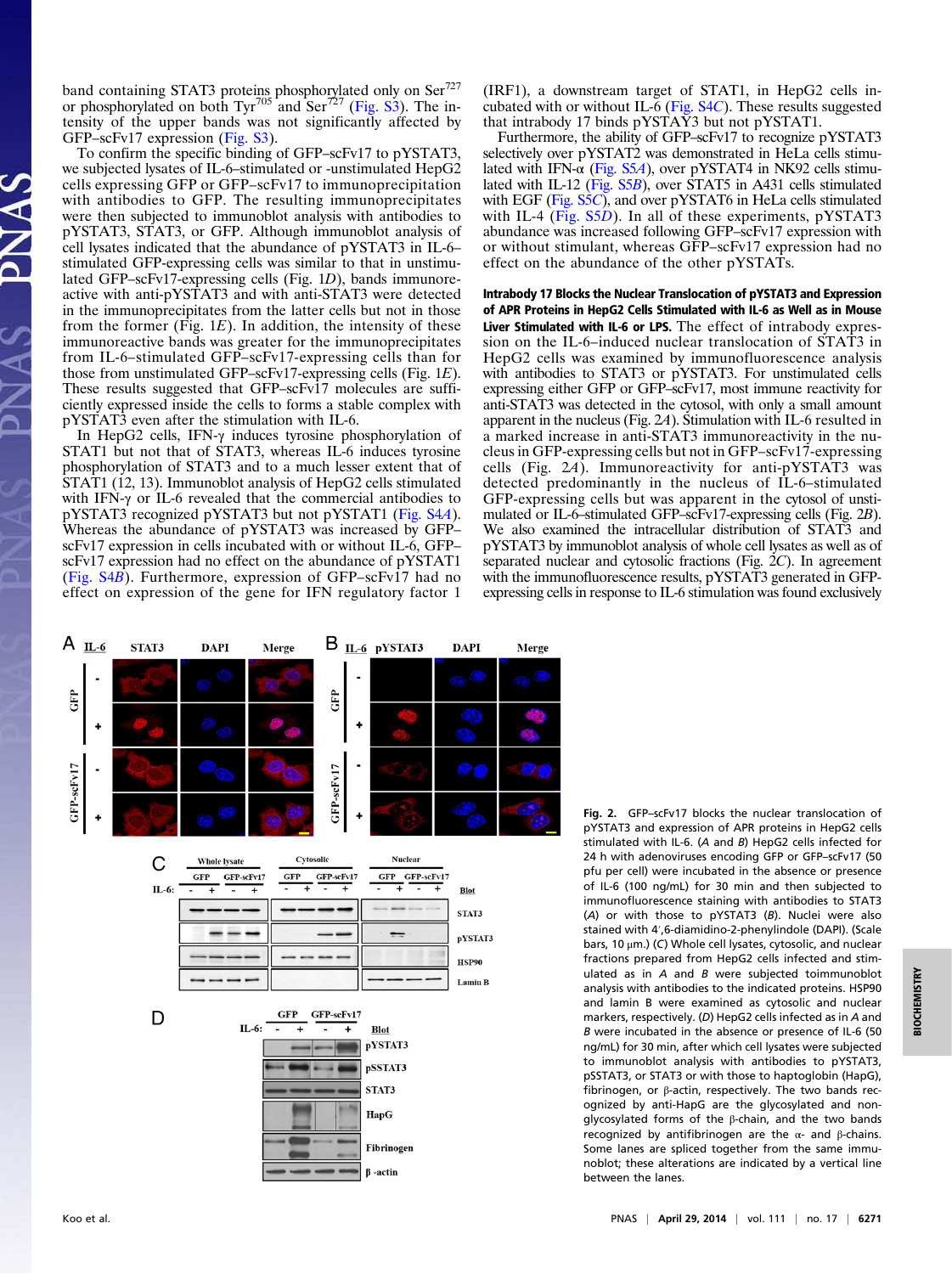in the nucleus, whereas that generated in IL-6–stimulated GFP– scFv17-expressing cells remained in the cytosol. Immunoblot analysis with antibodies to STAT3 revealed the IL-6–induced translocation of STAT3 to the nucleus in GFP-expressing cells, whereas such translocation was not evident in GFP–scFv17-expressing cells. These results thus suggested that intrabody 17 is an effective inhibitor of the nuclear translocation of pYSTAT3.

IL-6 induces the production and secretion of APR proteins such as haptoglobin, fibrinogen ( $\alpha$ -,  $\beta$ -, and  $\gamma$ -chains), and serum amyloid A proteins (SAA1–SAA3) in hepatocytes (14). The binding of dimeric pYSTAT3 to GAS elements in the promoters of such APR genes plays a key role in their transcriptional induction by IL- $\bar{6}$  (1). We next examined the effect of GFP–scFv17 expression on the IL-6–induced production of APR proteins in HepG2 cells. Immunoblot analysis showed that IL-6 markedly increased the production of haptoglobin (glycosylated and unglycosylated β-chains) and fibrinogen ( $\alpha$ - and β-chains) in GFP-expressing cells (Fig. 2D). Expression of GFP–scFv17 almost completely blocked the induction of these proteins by IL-6, whereas it increased the abundance of pYSTAT3 (Fig. 2D). The induction of APR proteins by IL-6 was also blocked by RNAi-mediated knockdown of STAT3 and by the chemical inhibitor stattic [\(Fig. S6](http://www.pnas.org/lookup/suppl/doi:10.1073/pnas.1316815111/-/DCSupplemental/pnas.201316815SI.pdf?targetid=nameddest=SF6)), the latter of which selectively inhibits the function of the SH2 domain of STAT3 (15). Expression of GFP– scFv17 did not affect the serine phosphorylation of STAT3 induced by IL-6 (Fig. 2D), whereas stattic did markedly inhibit this effect of IL-6 (Fig.  $S6$ ; see also Fig. 4C).

To test in vivo function of intrabody 17, adenoviruses encoding GFP or GFP–scFv17 were injected through tail vein into mice to achieve overexpression of intrabody 17 in the liver, and then mice were further injected with IL-6 (Fig. 3). As observed in HepG2 cells, the abundance of pYSTAT3 was increased by GFP–scFv17 expression in the livers of mice injected with or without IL-6, and the IL-6–induced nuclear translocation of pYSTAT3 was prevented by GFP–scFv17 expression (Fig. 3A).

The expression of APR genes in the liver was measured in mice injected with IL-6 for 0, 2, and 6 h by RT-PCR analyses of the mRNAs for five APR genes: haptoglobin, fibrinogen, and SAA1–SAA3. IL-6 induced increases in the expression of these five genes in GFP-expressing mice (Fig. 3B). Expression of GFP– scFv17 almost completely blocked the induction of these five mRNAs (Fig. 3B).

In the liver, lipopolysacchride (LPS) activates the resident macrophage Kupffer cells. Activated Kupffer cells produce proinflammatory cytokines including IL-1β, IL-6, and tumor necrosis factor  $\alpha$  (TNF $\alpha$ ) (16), which results in increased expression of APR genes in liver. The effect of intrabody 17 on the expression of APR genes in the liver was measured in GFP- or GFP–scFv17 expressing mice after injection of LPS for 0, 8, and 16 h. As in the case of IL-6 injection, LPS injection induced the nuclear translocation of pYSTA3 and the expression of the five APR genes in GFP-expressing mice (Fig. 3  $C$  and  $D$ ), and the expression of intrabody 17 blocked the LPS-induced nuclear translocation of pYSTAT3 as well as the LPS-induced expression of hepatic APR genes. We noted, however, that the pattern of APR downregulation resulting from the expression of the intrabody differs significantly between IL-6– and LPS-injected mice. Whereas expression of all five hepatic APR genes was nearly completely suppressed in IL-6–injected mice, their expression was inhibited to widely varying extents in LPS-injected mice. Haptoglobin, fibrinogen, and SAA1–SAA3 expression levels were inhibited by ∼80%, ∼95%, ∼50%, ∼70%, and ∼15%, respectively, when measured 8 h after LPS injection (Fig. 3D). These results provide a striking illustration of the utility of the intrabody in evaluating the differential impact of pYSTAT3 on the expression of distinct genes in response to different stimuli.

Intrabody 17 Does Not Affect Induction of c-Fos Gene Expression by PMA in HepG2 Cells. Transcription of the c-Fos gene is markedly increased by phorbol 12-myristate 13-acetate (PMA) in HepG2 cells (17). Treatment of HepG2 cells with PMA was also previously



Fig. 3. GFP–scFv17 blocks the IL-6– or LPS-induced expression of APR genes in mice. (A and C) Adenoviruses encoding GFP or GFP–scFv17 were injected into mice, and then mice were further injected with either IL-6 (A) or LPS (C), and their livers were collected at indicated times. Whole liver lysates, cytosolic, and nuclear fractions prepared from the liver were subjected to immunoblot analysis with antibodies to pYSTAT3 or STAT3. (B and D) Total RNA prepared from the liver treated as in  $A$  ( $B$ ) or in  $C$  ( $D$ ) was subjected to quantitative RT-PCR analysis for determination of the relative amounts of haptoglobin (HapG), fibrinogen, and SAA1–SAA3 mRNAs using specific primers listed in [Table S1](http://www.pnas.org/lookup/suppl/doi:10.1073/pnas.1316815111/-/DCSupplemental/pnas.201316815SI.pdf?targetid=nameddest=ST1) in GFP- (open bars) or GFP–scFv17 (solid bars) expressing mice. Data are means  $+$  SD ( $n = 4$ ).

shown to result in the accumulation of pSSTAT3 but not in that of pYSTAT3 (17). The upstream regulatory region of the c-Fos gene contains several regulatory sequences including the sis-inducible element (SIE), which is thought to bind pSSTAT3 (17). The SIE does not resemble a canonical STAT binding site, however, and binding of pSSTAT3 to this element might require its interaction with other nuclear proteins that are bound at the gene promoter. Nevertheless, pSSTAT3 alone was found to be sufficient to induce the accumulation of c-Fos mRNA (18). PMA activates mitogen-activated protein kinsae (MAPK) signaling, and PMA-induced pSSTAT3 accumulation is sensitive to the inhibition of MAPK kinase (MEK) by PD98059, suggesting that extracellular signal-related kinase (ERK), a member of the MAPK family, is responsible for STAT3 phosphorylation on serine (17–19).

We investigated the effect of GFP–scFv17 on the PMA-induced expression of the c-Fos gene in HepG2 cells. Consistent with previous observations (17), PMA induced the accumulation of pSSTAT3, but not that of pYSTAT3, and this pSSTAT3 accumulation was inhibited by the MEK inhibitor PD98059 (Fig. 4A). The increase in the abundance of pYSTAT3 induced by GFP–scFv17 expression was not affected by PMA alone or together with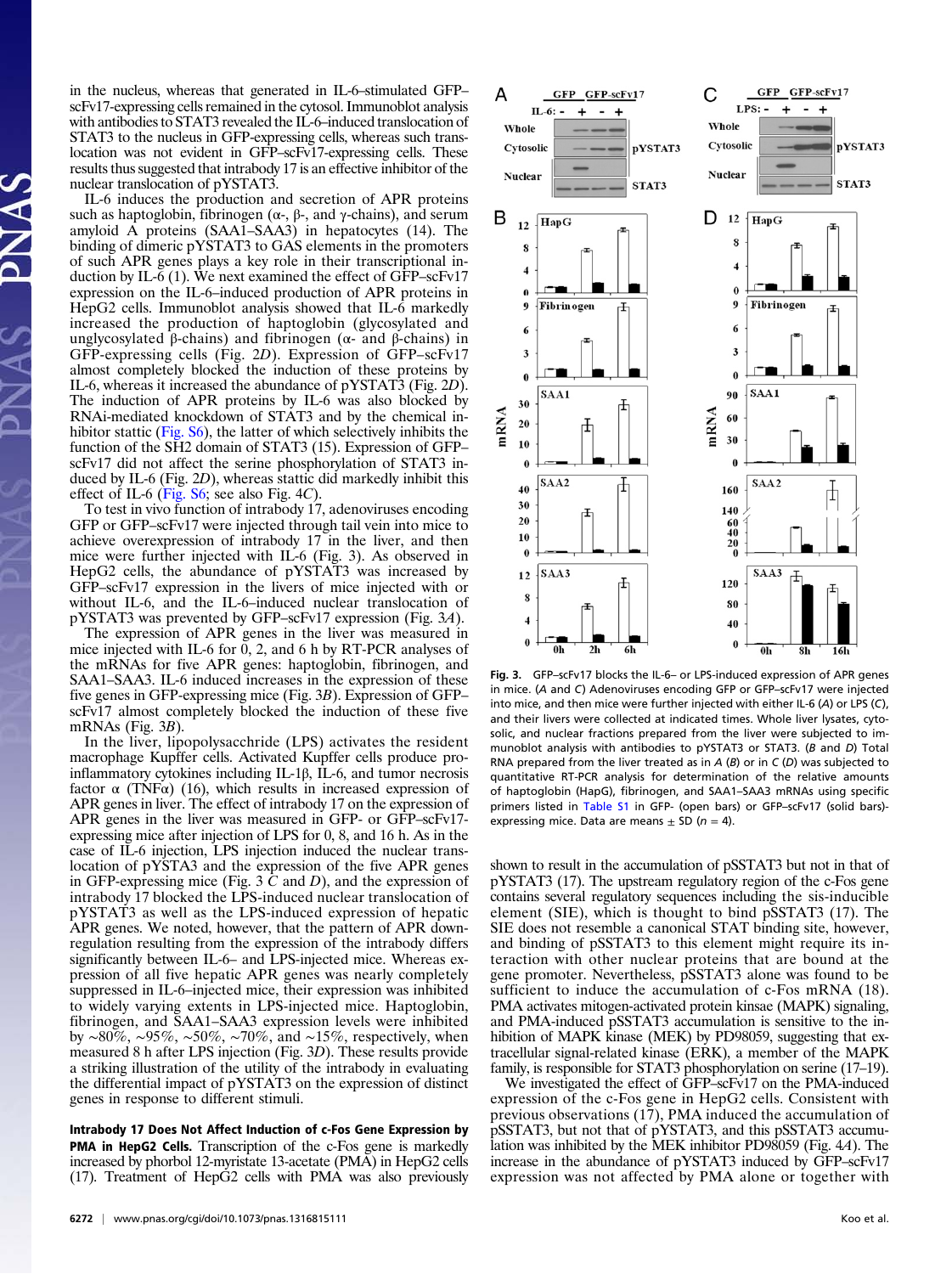

Fig. 4. Effect of GFP–scFv17 expression on PMA-induced pSSTAT3 accumulation and c-Fos gene expression in HepG2 cells. (A and B) HepG2 cells infected with adenoviruses encoding GFP or GFP–scFv17 (50 pfu per cell) were incubated with or without PD98059 (50 μM) or PMA (100 ng/mL) for 30 min, after which cell lysates were subjected to immunoblot analysis with antibodies to the indicated proteins (A) or the relative amount of c-Fos mRNA in the cells was measured by reverse transcription (RT) and real-time PCR analysis (B). The mRNA data are means  $\pm$  SD from three independent experiments. (C and D) HepG2 cells infected as in A and B were incubated with or without stattic (100 μM) or PMA (100 ng/mL) for 30 min, after which cell lysates were subjected to immunoblot analysis (C) or the relative amount of c-Fos mRNA in the cells was determined (D). The mRNA data are means  $\pm$ SD from three independent experiments.  $*P < 0.01$ .

PD98059 (Fig. 4A). PMA induced a pronounced increase in the amount of c-Fos mRNA in GFP-expressing HepG2 cells, and this effect was largely abolished by PD98059 (Fig. 4B). Expression of GFP–scFv17 inhibited the PMA-induced accumulation of c-Fos mRNA by only  $\sim$ 20% (Fig. 4B), with this effect likely being attributable to the retention of some pSSTAT3 molecules in the cytosol by GFP–scFv17 as a result of their also being phosphorylated on tyrosine. Stattic markedly inhibited PMA-induced pSSTAT3 accumulation in both GFP- and GFP–scFv17-expressing HepG2 cells, whereas GFP–scFv17 expression did not affect serine phosphorylation of STAT3 (Fig. 4  $\vec{B}$  and C). In accordance with these results, stattic inhibited the PMA-induced accumulation of c-Fos mRNA by a greater extent, ∼40% in GFP-expressing cells and ∼30% in GFP–scFv17-expressing cells, than did GFP–scFv17 expression (∼10% in these experiments) (Fig. 4D).

Intrabody 17 Does Not Affect the Abundance of Mitochondrial pSSTAT3 in PMA-Stimulated HepG2 Cells. In addition to its presence in the cytosol and nucleus, STAT3 is also found in mitochondria of primary tissues and cultured cells (6, 7). In mouse liver and heart, for example, ∼10% of STAT3 is localized to mitochondria (6). Mitochondrial STAT3 is required for optimal electron transport function of complexes I and II, and it supports Ras-dependent malignant transformation, with these mitochondrion-specific functions being dependent on pSSTAT3 (6–8). We therefore examined the effect of GFP–scFv17 expression on mitochondrial STAT3 by isolating mitochondrial and cytosolic fractions from PMAstimulated HepG2 cells. The abundance of STAT3 in the mitochondrial fraction was affected by neither PMA treatment nor GFP–scFv17 expression (Fig. 5). The abundance of pSSTAT3 in mitochondria, although relatively low, was increased by PMA treatment but was not affected by GFP–scFv17 expression (Fig. 5), suggesting that the mitochondrial localization and serine phosphorylation of STAT3 are independent of its tyrosine-phosphorylation– related functions.

Effect of Intrabody 17 Expression on Cell Viability and Gene Expression. Earlier studies with tissue-specific STAT3-deficient mice indicated that in most cell types STAT3 activation leads to suppression of apoptosis, and STAT3 inhibition by stattic or RNAimediated knockdown resulted in decreased cell viability. We evaluated the effect of GFP–scFv17 expression, stattic, and RNAi knockdown on the viability of HepG2 cells maintained in DMEM media supplemented with 10% FBS ([Fig. S7](http://www.pnas.org/lookup/suppl/doi:10.1073/pnas.1316815111/-/DCSupplemental/pnas.201316815SI.pdf?targetid=nameddest=SF7)). Cell viability was markedly reduced by stattic (∼35% and ∼90% at 2 μM and 20 μM, respectively) and STAT3 knockdown (∼60%) but reduced by less than 10% by GFP–scFv17 expression, demonstrating a differential role of pYSTAT3 in cell survival.

Finally, we identified genes whose expression levels were significantly changed by GFP–scFv17 expression or RNAi knockdown of STAT3, compared with expression in their respective controls in IL-6–stimulated HepG2 cells ([Fig. S8](http://www.pnas.org/lookup/suppl/doi:10.1073/pnas.1316815111/-/DCSupplemental/pnas.201316815SI.pdf?targetid=nameddest=SF8) and [Dataset S1](http://www.pnas.org/lookup/suppl/doi:10.1073/pnas.1316815111/-/DCSupplemental/sd01.xlsx)). In IL-6– stimulated HepG2 cells, intrabody expression and STAT3 knockdown affected the mRNA levels of 35 genes and 146 genes, respectively, with 23 genes common to the two groups.

### Discussion

STAT3 is a cellular regulator that exhibits functional versatility. Transcriptional activity of STAT3 independent of pYSTAT3 was demonstrated by mutation of Tyr<sup>705</sup> to Phe (Y705F) and expression of the mutant protein in STAT3-null cells, which resulted in a more than twofold change in the abundance of  $>1,000$ mRNAs (20). In addition to growth factors and cytokines, STAT3 is activated by oncoproteins and carcinogens. It is capable of inducing cell transformation and tumorigenesis, with STAT3 target genes being implicated in many processes associated with tumorigenesis, including cell proliferation, migration, and invasion as well as apoptosis, inflammation, and angiogenesis (2). These effects of STAT3 are mediated in part through its interaction with many other proteins, with ∼40 such proteins including other transcriptional factors, cytosolic proteins, and mitochondrial proteins having been identified (3). The functions of pYSTAT3, pSSTAT3, and USTAT3 thus depend on the extracellular stimulus, cell type, and activation status of the cell, with the role of each STAT3 species in a given biological process having been difficult to evaluate.

Approaches based on gene targeting or RNAi, which entirely remove the protein target from a cell, are not informative for evaluation of the function of multiple modified forms of a protein like STAT3. Expression of mutant forms of STAT3 such as Y705F or S727A can provide insight but requires elimination of endogenous STAT3 in the cells under study. Intrabodies have been developed, especially as therapeutic agents, for neutralization of the function of target proteins (21). The utility of this approach was recently highlighted by the preparation



Fig. 5. Effect of GFP–scFv17 expression on PMA-induced accumulation of pSSTAT3 in mitochondria. HepG2 cells infected with adenoviruses encoding GFP or GFP–scFv17 (50 pfu per cell) were incubated in the absence or presence of PMA (100 ng/mL) for 30 min, after which mitochondrial (Mito) and cytosolic (Cyt) fractions were prepared from the cells and subjected to immunoblot analysis with antibodies to the indicated proteins. Blots of pSSTAT3 from three independent experiments are shown. HSP90 and cytochrome oxidase IV (CoxIV) were probed as cytosolic and mitochondrial markers, respectively.